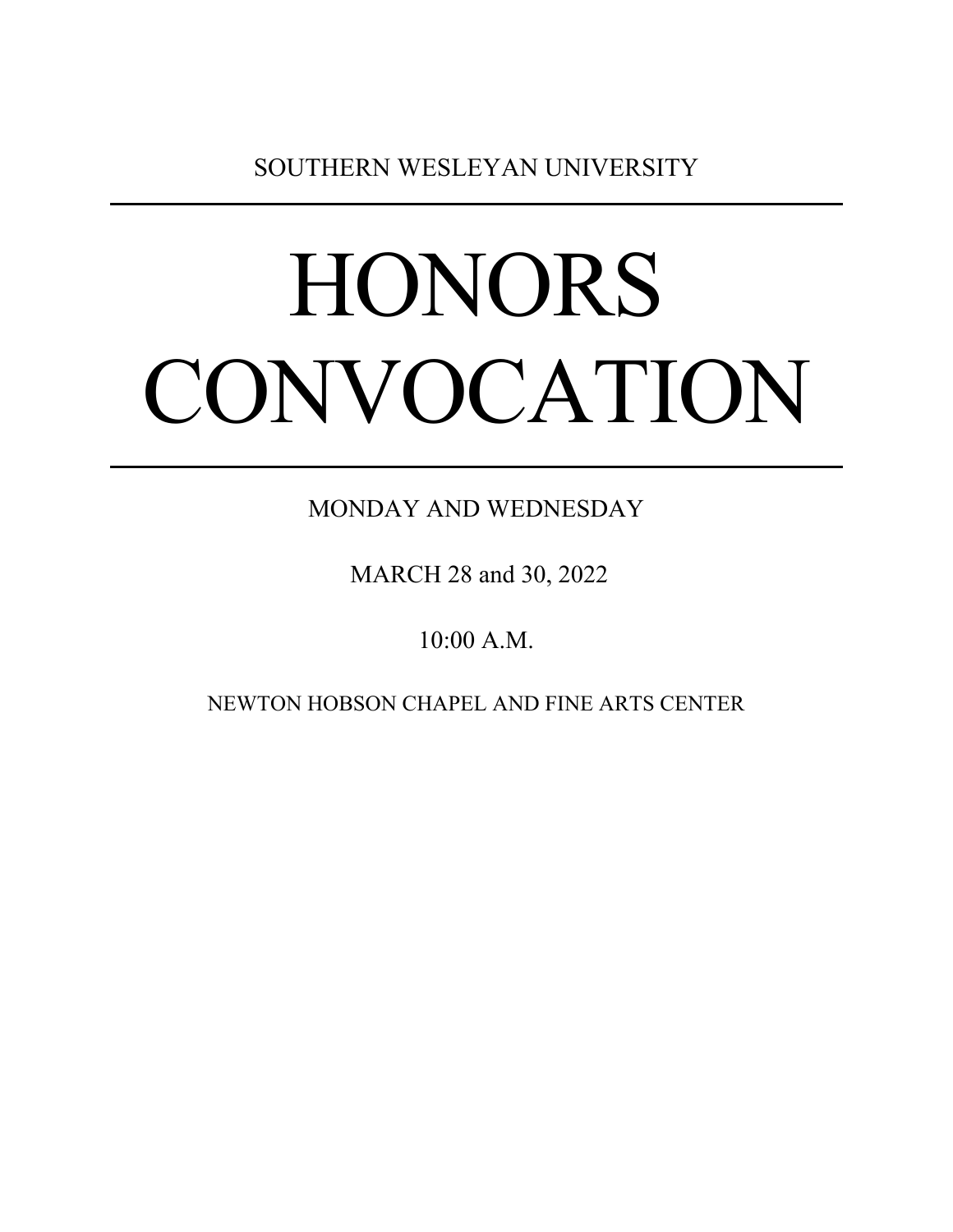# HONORS CONVOCATION

| Chair of Religion Division, Associate Professor of Religion, and Director of Quest |                    |
|------------------------------------------------------------------------------------|--------------------|
| "Great is Thy Faithfulness"                                                        | Professor of Music |
|                                                                                    | Provost            |
| Associate Vice President for Spiritual Life and University Chaplain                |                    |
|                                                                                    |                    |

(Author: St. Francis of Assisi**,** 1182-1226)

 $L =$  Leader  $C =$  Congregation

- L: Almighty, eternal, just and merciful God:
- **C: Grant us the desire to do only what pleases you.**
- L: And the strength to do only what you command.
- **C: Cleanse our souls,**
- L: Enlighten our minds,
- **C: And inflame our hearts with your Holy Spirit,**

**ALL: That we may follow in the footsteps of your beloved Son, Jesus Christ. Amen.** 

\*Audience standing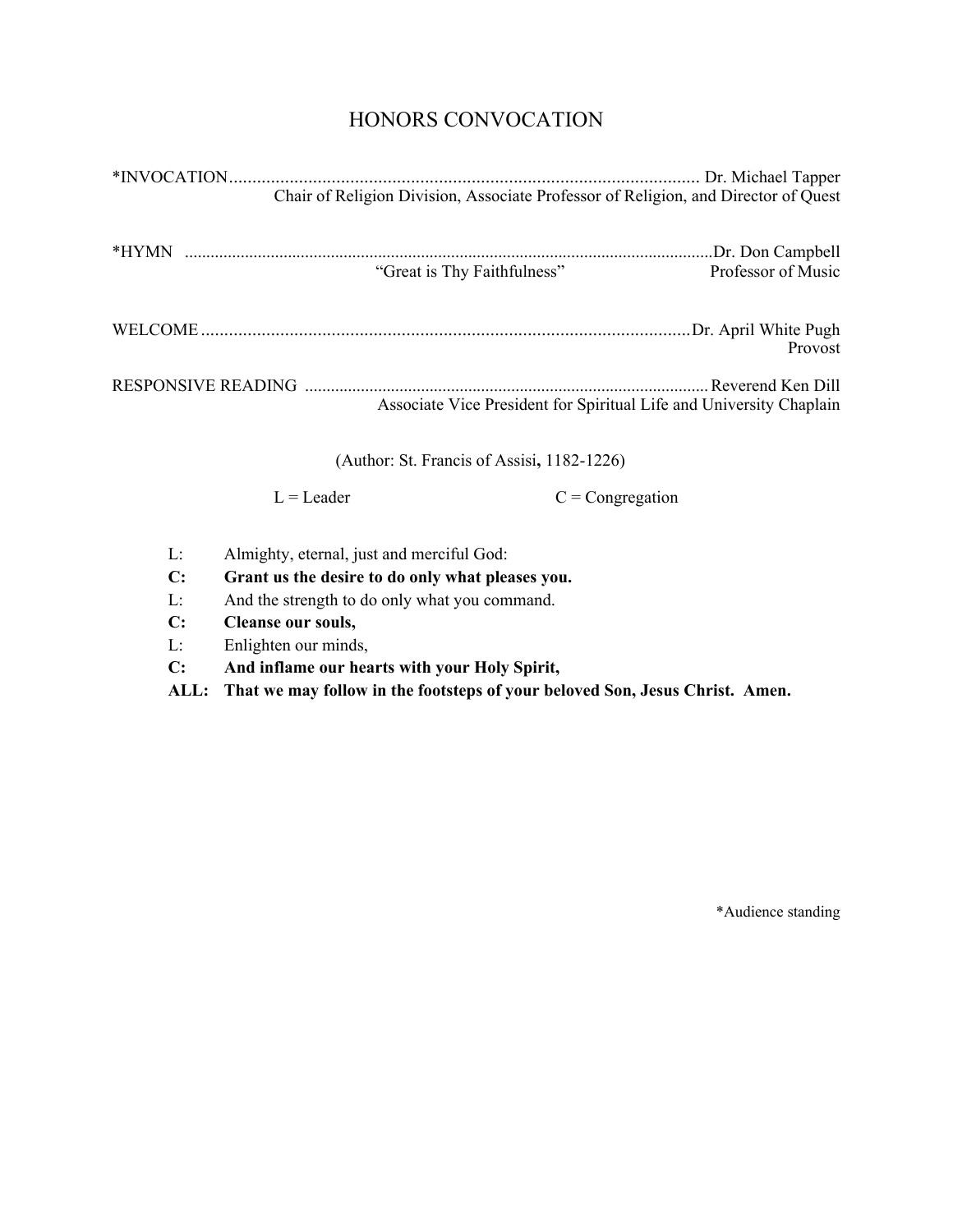### **ACADEMIC AWARDS**

| Provost                                                                                                                                                                                               |
|-------------------------------------------------------------------------------------------------------------------------------------------------------------------------------------------------------|
| Bethannie Perrine with Faculty Mentor Dr. Jeffrey Mohr<br>Senior Project: Movement and Behavioral Patterns of Northern Watersnakes in<br>South Carolina Riverine Systems and Man-Made Bodies of Water |
| Makayla Sexton with Faculty Mentor Laura Timmerman<br>Senior Project: Upstate Foster Care Needs Assessment and Program<br>Development                                                                 |
| Provost                                                                                                                                                                                               |
| Taylor Broadwell with Dr. Tingting Han and Dr. Walt Sinnamon<br>Evaluating Antimicrobial Properties of Traditional Chinese Medicine Plant<br>Extracts                                                 |
| Bethannie Perrine with Dr. Jeffrey Mohr<br>Movement and Behavioral Patterns of Northern Watersnakes in South Carolina<br>Riverine Systems and Man-Made Bodies of Water                                |
|                                                                                                                                                                                                       |

Assistant Professor of Economics and Statistics

### **ACADEMIC HONORS**

**Alpha Chi** ………………………………………….……….....………..…….Dr. Michael Keaton Professor of History *Awarded to the top five percent of junior class, top ten percent of senior class; must have completed sixty hours at Southern Wesleyan University* 

Amber Bass, Christian Boulton, Dylan Carter, Hannah Dennis, Emily Herndon, Olivia Keaton, Taylor Lee, Bailey Legacy, Emily McNair, Bryanna Pickens, Cassidy Pittman, Taylor Rouse, Rebecca Tankersley, Emma Jo Wolfe

**Alpha Sigma Lambda**….….………………….………………………….Dr. Priscilla Hammond ................................................................ ......................... Assistant Professor of Graduate Studies *Awarded to the top twenty percent of students who are at least 25 years of age, have earned a minimum of 24 credits in a baccalaureate program, and have earned a minimum cumulative collegiate GPA of 3.2* 

Bailey Legacy

|  | Professor of Criminal Justice |
|--|-------------------------------|

*Awarded to criminal justice majors and minors who have earned a minimum of 36 collegiate credit hours, 12 credit hours of which must have been earned in coursework in the criminal justice field; attained at least a 3.2 collegiate GPA; and who rank in the top 35% of their class*

Emily Matherlee, Hannah Stewart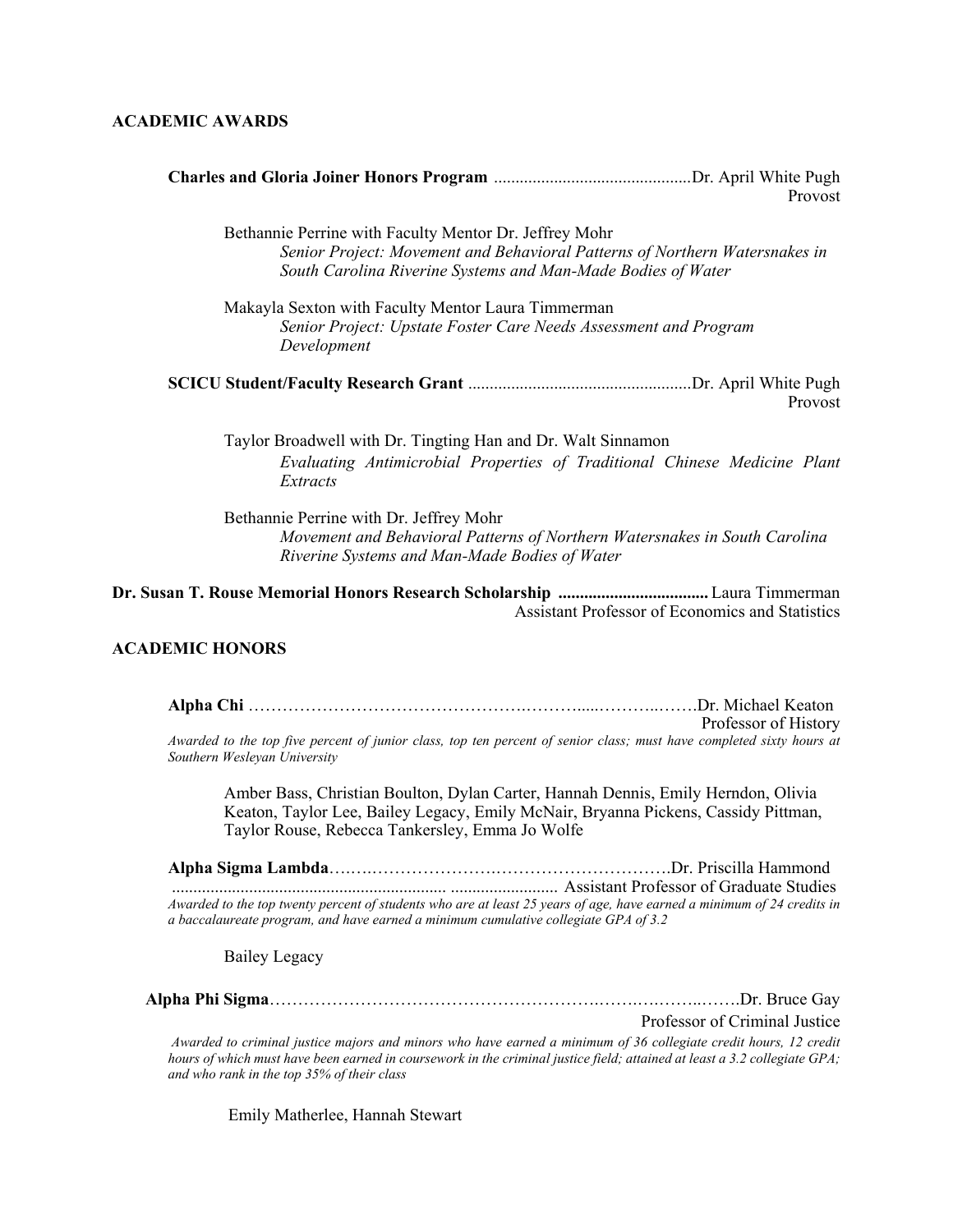| Associate Professor of English                                                                                                                                                                                                                                                                                                                                                                  |
|-------------------------------------------------------------------------------------------------------------------------------------------------------------------------------------------------------------------------------------------------------------------------------------------------------------------------------------------------------------------------------------------------|
| Awarded to students who have completed at least 36 credit hours, two college courses in English language or literature<br>beyond the usual requirements in freshman English, have earned a minimum of 3.0 collegiate GPA, and who rank in the<br>top 35% of their class                                                                                                                         |
| Ashley Latham, Taylor Lee, Addie Seate, Karen Weber                                                                                                                                                                                                                                                                                                                                             |
|                                                                                                                                                                                                                                                                                                                                                                                                 |
| Associate Professor of Biology                                                                                                                                                                                                                                                                                                                                                                  |
| Awarded to biology, pre-medical, pre-dental, environmental studies, and exercise science majors and minors who have<br>completed at least one term of the second year of a four year curriculum, at least three semester courses in biological<br>science, of which one is not an introductory course, with an average grade of B in each course, and have an overall GPA<br>of at least a 3.0. |
| <b>Regular Members</b>                                                                                                                                                                                                                                                                                                                                                                          |
| Samantha Benner, Jarena Byers, Caden Cotton, Noah Dilday, Hannah Hall, Vonnie Hunt,<br>Addi Johnson, Gabby Kidder, DJ Luwick, Kaela McLoed, Noah Meadows, Eddie Moss,<br>Allie Newberry, Joanna Nikolakakos, Bryanna Pickens, Marilia Solis, Jake Wisniewski                                                                                                                                    |
| Dean, Benson School of Business                                                                                                                                                                                                                                                                                                                                                                 |
| <b>Ushers</b><br>Academic leaders of the junior class with a minimum of sixty hours at Southern Wesleyan.                                                                                                                                                                                                                                                                                       |
| Julia Reeves, Abbigale Frock, Ashley Allen, Taylor Rouse, Rebecca Tankersley, Joanna<br>Nikolakakos, Gabrielle Kidder, Olivia Keaton, Natasha Levesley                                                                                                                                                                                                                                          |
| <b>Marshal</b><br>Highest cumulative GPA at the end of the fall semester, junior year                                                                                                                                                                                                                                                                                                           |
| Dylan Carter                                                                                                                                                                                                                                                                                                                                                                                    |
|                                                                                                                                                                                                                                                                                                                                                                                                 |
| Dean, Benson School of Business<br>Cum Laude — Cumulative GPA of 3.4-3.59 on all work attempted                                                                                                                                                                                                                                                                                                 |
| Elyanah Chen, Nyeshia Crosby, Nytashia Crosby, Isaac Farsht, Elicia Hughes, Donald                                                                                                                                                                                                                                                                                                              |
| Ludwick, Joy Namyst, Harley Owen, Jennifer Pence, Bethannie Perrine, Joshua Price,                                                                                                                                                                                                                                                                                                              |
| Lewis Schaller, Peyton Shelton, Jesse Soles, Gregory Sutton, Meghan Tew, Brandon                                                                                                                                                                                                                                                                                                                |
| Trimby, Panayioti Tsirkas, Chandler Whittle, Hannah Williams, Katy Willis                                                                                                                                                                                                                                                                                                                       |
| Magna Cum Laude - Cumulative GPA of 3.6-3.79 on all work attempted                                                                                                                                                                                                                                                                                                                              |
| Kira Bacon, Malachi Beck, Tyler Bennett, Taylor Broadwell, Lydia Clanton, Emma                                                                                                                                                                                                                                                                                                                  |
| Collins, Tamera Ervin, Rebecca Freeze, Anna Genzer, Marcus Greene, Jacob Harris,                                                                                                                                                                                                                                                                                                                |
| Hayden Hughes, Leonard Hughes, Marion Johnson, Madison Lewellen, Katherine                                                                                                                                                                                                                                                                                                                      |
| McDaniel, Carter Rains, Anita Rhodes, Sasha Schoenborn, Eric Shelton, Kaitlyn Stewart,                                                                                                                                                                                                                                                                                                          |

Gabriela Sutay, Matthew Turner, Richard Tysinger, Walter Wilson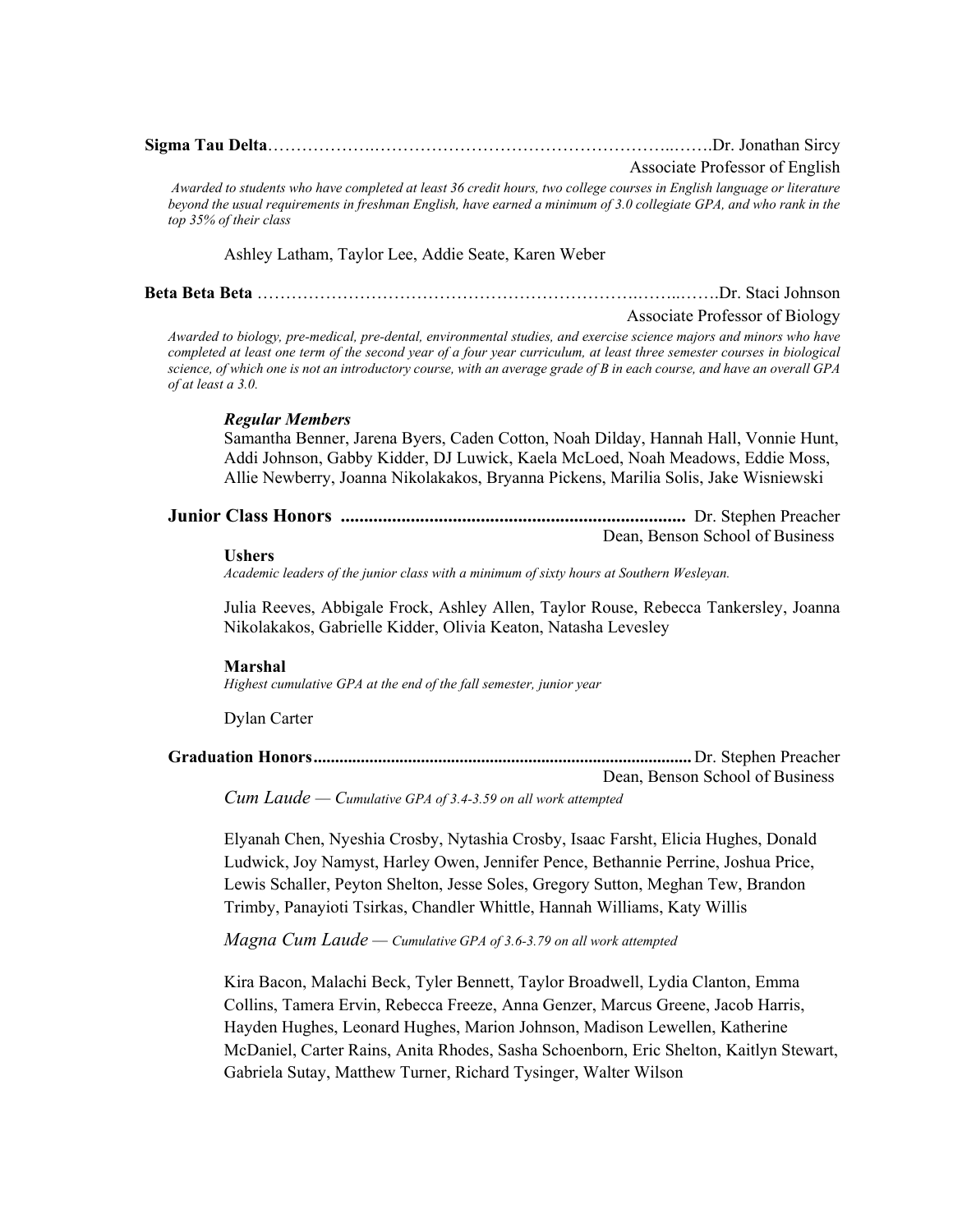| Dean. Benson School of Business |
|---------------------------------|

*Summa Cum Laude — Cumulative GPA of 3.8-4.0 on all work attempted* 

Meredith Alexander, Bess Athens, Carrie Barton, Tabitha Beecher, Haley Bertie, Delaney Byers, Jocelyn Cosgrove, Hannah Dennis, Casey Frock, Joshua Galloway, Dallace Graham, Ashley Latham, Bailey Legacy, Dylan McDonagh, Lydia Perry, Cassidy Pittman, Kaitlin Potter, Makayla Sexton, Mark Stevenson, Kari Sutton, Jacob Wisniewski, Briannah Woodhams

*University Honors – SWU GPA of 3.8 - 4.0 on at least sixty hours taken under SWU Faculty* 

Mary Bolden

*Staff Member of the Year* **[awarded on Wednesday]** ......................................... Heath Mullikin Director of Alumni Relations, Staff Council President

*Faculty Member of the Year* **[awarded on Monday]** ..................... Emma Collins, SGA President  *SCICU Excellence in Teaching Award*Jeff Mohr 2021 FMOY  *Nominated by students, faculty, and staff; selected by the Faculty Member of the Year Committee* 

\*SCRIPTURAL CHARGE...…………………………………………..........…...........Reverend Ken Dill Associate Vice President for Spiritual Life and University Chaplain *Jeremiah 9:23-24 (NASB)* 

Thus says the LORD, "Let not a wise man boast of his wisdom, and let not the mighty man boast of his might, let not a rich man boast of his riches; but let him who boasts boast of this, that he understands and knows Me, that I am the LORD who exercises loving kindness, justice and righteousness on earth; for I delight in these things," declares the LORD.

\*BENEDICTION .............................................................................................................. Reverend Ken Dill Associate Vice President for Spiritual Life and University Chaplain

\*Audience standing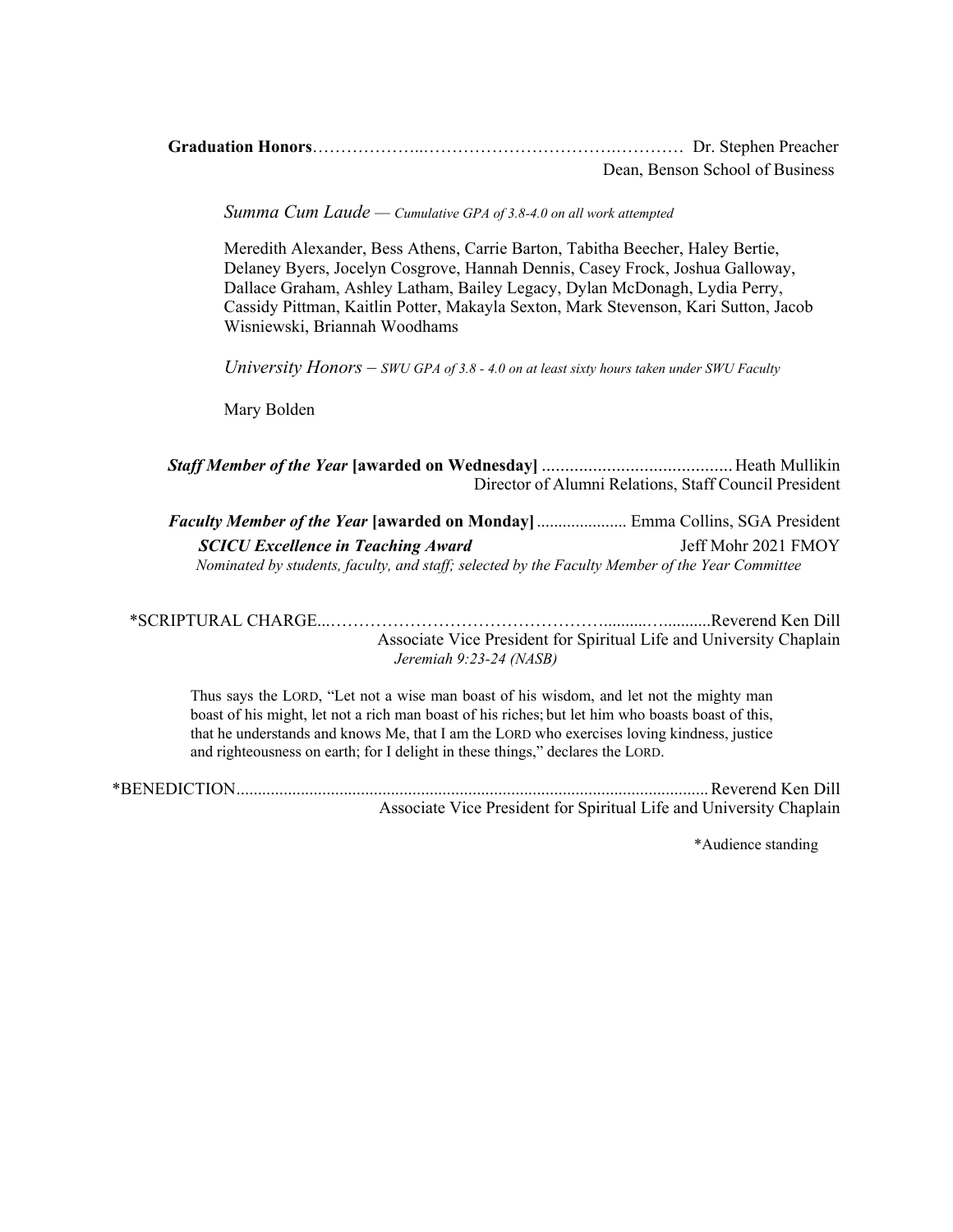# **Alpha Chi Honor Society**

Established in 1915, Alpha Chi National College Honor Society is an honor society whose purpose is to promote academic excellence and exemplary character among college and university students and to honor those achieving such distinction.

The name *Alpha Chi* derives from the initial letters of the Greek words  $\alpha \lambda \eta \theta \epsilon \alpha$  (truth) and  $\gamma \alpha \rho \alpha \kappa \tau \eta \rho$ (character).

In 1981, Central Wesleyan College (now Southern Wesleyan University) formed the fourth chapter of Alpha Chi in South Carolina, becoming South Carolina Delta Chapter.

Membership in Alpha Chi is based on scholarship. The Academic Council approves the top five percent of the current junior class and the top ten percent of the current senior class. Candidates must have earned a minimum of 60 credit hours at Southern Wesleyan University.

Alpha Chi is unique among honor societies. It encourages not only scholarship but also service and faithfulness to the religious ideals of our university.

# **Alpha Sigma Lambda Honor Society**

Founded in 1946, Alpha Sigma Lambda National Honor Society celebrates the scholarship and leadership of adult students in higher education and is devoted to the advancement of scholarship and recognition of adult students continuing their education.

Alpha Sigma Lambda is the oldest and largest chapter-based honor society for full- and part-time students.

The inaugural year was 2010 for the Omicron Sigma chapter of Alpha Sigma Lambda at Southern Wesleyan University. The university is proud of these adult student-scholars who demonstrate a commitment to excellence amidst significant competing life responsibilities.

Academic Council approves the membership of the top 20% of current students over 25 years of age who have earned at least 24 credit hours in a baccalaureate degree program and a minimum cumulative collegiate GPA of 3.2.

# **Alpha Phi Sigma Honor Society**

Alpha Phi Sigma is the National Criminal Justice Honor Society and been a member of the Association of College Honor Societies since 1980. Alpha Phi Sigma is also supported by, and affiliated with, the Academy of Criminal Justice Science.

Membership is open to all current criminal justice majors and minors who have earned a minimum of 36 collegiate credit hours, 12 credit hours of which must have been earned in coursework in the criminal justice field; attained at least a 3.2 collegiate GPA; and who rank in the top 35% of their class. New members are added yearly as qualifying criteria are met.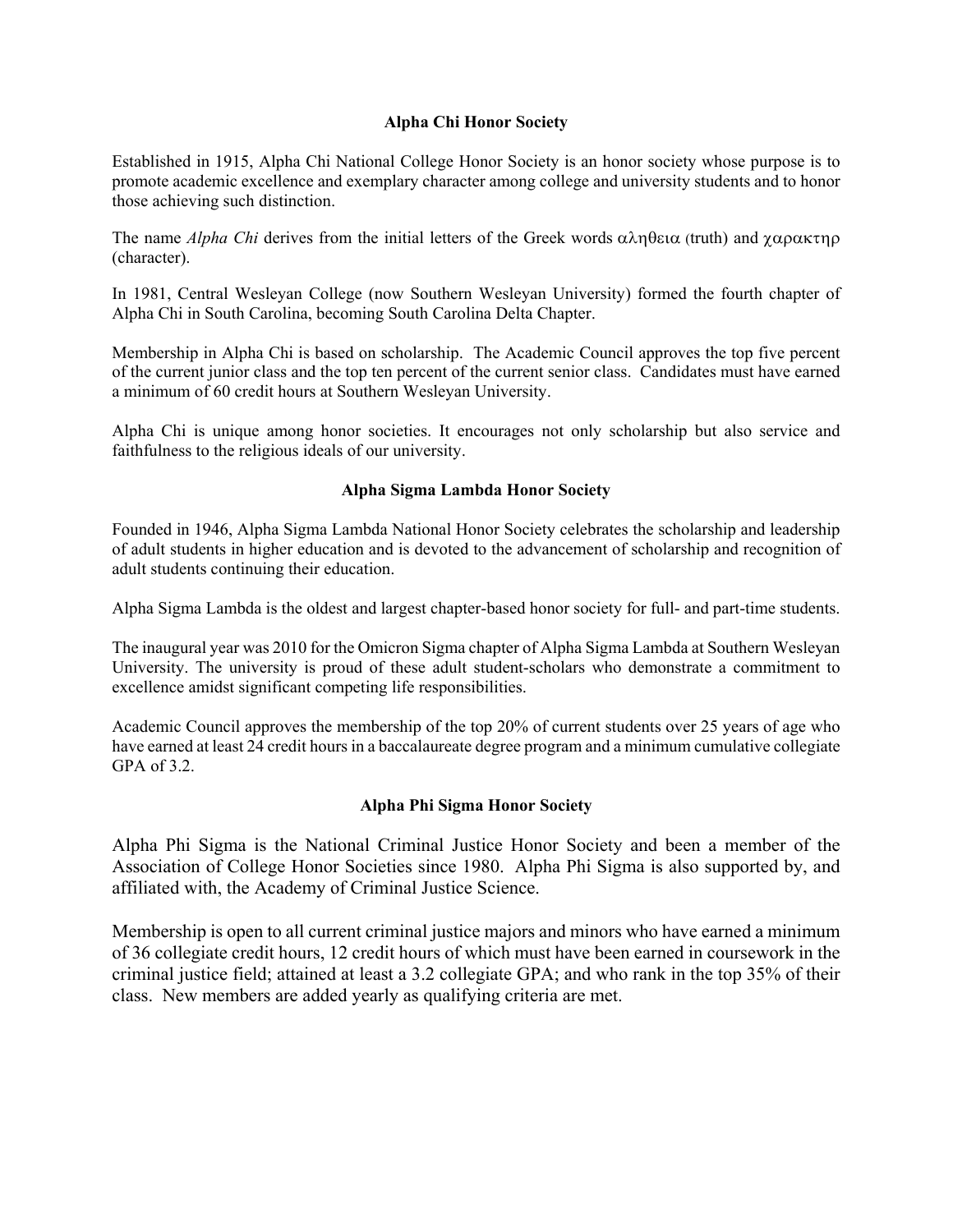### **Sigma Tau Delta Honor Society**

Established in 1924 as an international English honor society, Sigma Tau Delta confers distinction for high achievement in English language, literature, and writing among current students at accredited colleges and universities.

Candidates for undergraduate membership must have completed at least two college courses in English language or literature beyond the usual requirements in freshman English. The candidates must have earned a minimum of 36 credit hours and at least a 3.0 cumulative collegiate GPA. Candidates must rank in the highest 35% of their class.

# **Beta Beta Beta Biological Honor Society**

Beta Beta Beta Biological Honor Society (TriBeta) seeks to encourage scholarship in the field of Biology by reserving its regular membership for those who achieve superior academic records and indicate special aptitude for and major interest in the life sciences. It desires to cultivate intellectual interest in the natural sciences and to promote a better appreciation of the value of biological study. Beta Beta Beta also endeavors to extend the boundaries of man's knowledge of nature by encouraging new discoveries through scientific investigation and encourages undergraduate students to begin research work and report their findings in the journal of the society, BIOS. It emphasizes, therefore, a three-fold program: stimulation of scholarship, dissemination of scientific knowledge, and promotion of biological research.

Undergraduate membership is open to all current biology, pre-medical, pre-dentistry, environmental studies and exercise science majors and biology minors who have completed at least one term of the second year (45 semester hours) of a four year curriculum or its equivalent, have completed at least three semester courses in biological science, of which at least one is not an introductory course, with an average grade of B in each course, have an overall GPA of at least a 3.0 and are in good academic standing with the university.

# **The Academic Mace**

The ceremonial mace carried by Southern Wesleyan's Faculty Marshal represents the heritage, values and authority of the university. This piece of academic tradition has its roots in two separate ancient implements. First, the royal scepter represented the lawful power and regal authority of the king. Second, the club-like mace was a common implement of medieval warfare often used by bishops who were forbidden to use the sword. In the medieval period, royal bodyguards often carried a mace to protect the monarch in processions. By the 14<sup>th</sup> Century, the mace was primarily used ceremonially preceding persons of great importance and was highly decorated.

The first recorded use of the ceremonial academic mace dates back to 1385 at the University of Vienna. Since that time it has been common for this symbol of authority to be carried in front of academic processions and to be placed on stage whenever degrees are granted.

The Southern Wesleyan University mace was crafted of cherry in 2008 by Tom Boley, a woodworker and artist from Purcellville, Virginia. At the top of the mace is placed the seal of Southern Wesleyan University depicting the lamp of knowledge, the scroll of Scriptures, a book representing the learning of scholarship, and the entry way of Grimes Hall, an important building from the university's past. All these symbols are placed with the cross of Christ at their center.